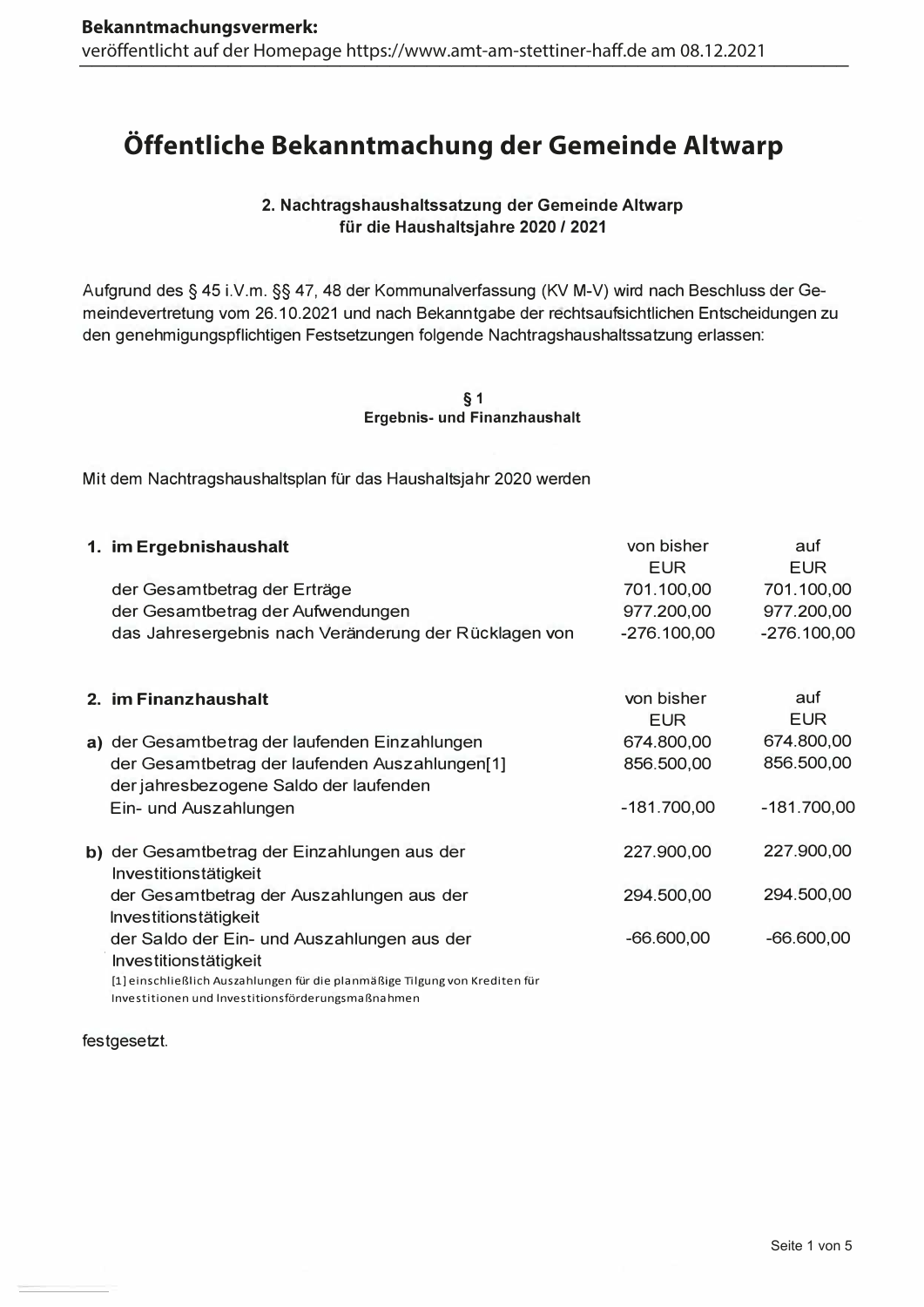Mit dem Nachtragshaushaltsplan für das Haushaltsjahr 2021 werden

| 1. im Ergebnishaushalt                                                                   | von bisher<br><b>EUR</b> | auf<br><b>EUR</b> |
|------------------------------------------------------------------------------------------|--------------------------|-------------------|
| der Gesamtbetrag der Erträge                                                             | 760.800,00               | 770.300,00        |
| der Gesamtbetrag der Aufwendungen                                                        | 1.021.800,00             | 1.054.500,00      |
| das Jahresergebnis nach Veränderung der Rücklagen von                                    | $-261.000,00$            | $-284.200,00$     |
|                                                                                          |                          |                   |
| 2. im Finanzhaushalt                                                                     | von bisher<br><b>EUR</b> | auf<br><b>EUR</b> |
| a) der Gesamtbetrag der laufenden Einzahlungen                                           | 734.500,00               | 729.000,00        |
| der Gesamtbetrag der laufenden Auszahlungen[1]<br>der jahresbezogene Saldo der laufenden | 919.400,00               | 952.100,00        |
| Ein- und Auszahlungen                                                                    | $-184.900,00$            | $-223.100,00$     |
| b) der Gesamtbetrag der Einzahlungen aus der<br>Investitionstätigkeit                    | 42.900,00                | 42.900,00         |
| der Gesamtbetrag der Auszahlungen aus der<br>Investitionstätigkeit                       | 5.000,00                 | 40.000,00         |
| der Saldo der Ein- und Auszahlungen aus der                                              | 37.900,00                | 2.900,00          |
| Investitionstätigkeit                                                                    |                          |                   |
| [1] einschließlich Auszahlungen für die planmäßige Tilgung von Krediten für              |                          |                   |

Investitionen und Investitionsförderungsmaßnahmen

festgesetzt.

# $§ 2$ Kredite für Investitionen und Investitionsförderungsmaßnahmen

| Der Gesamtbetrag der vorgesehenen Kreditaufnahmen ohne<br>Umschuldungen wird 2020 unverändert festgesetzt von | 0,00 EUR auf | 0,00 EUR |
|---------------------------------------------------------------------------------------------------------------|--------------|----------|
| Der Gesamtbetrag der vorgesehenen Kreditaufnahmen ohne<br>Umschuldungen wird 2021 festgesetzt von             | 0,00 EUR auf | 0,00 EUR |

# $\S 3$

| Der Gesamtbetrag der Verpflichtungsermächtigungen |                     |              |
|---------------------------------------------------|---------------------|--------------|
| wird festgesetzt                                  | von bisher 0,00 EUR | auf 0,00 EUR |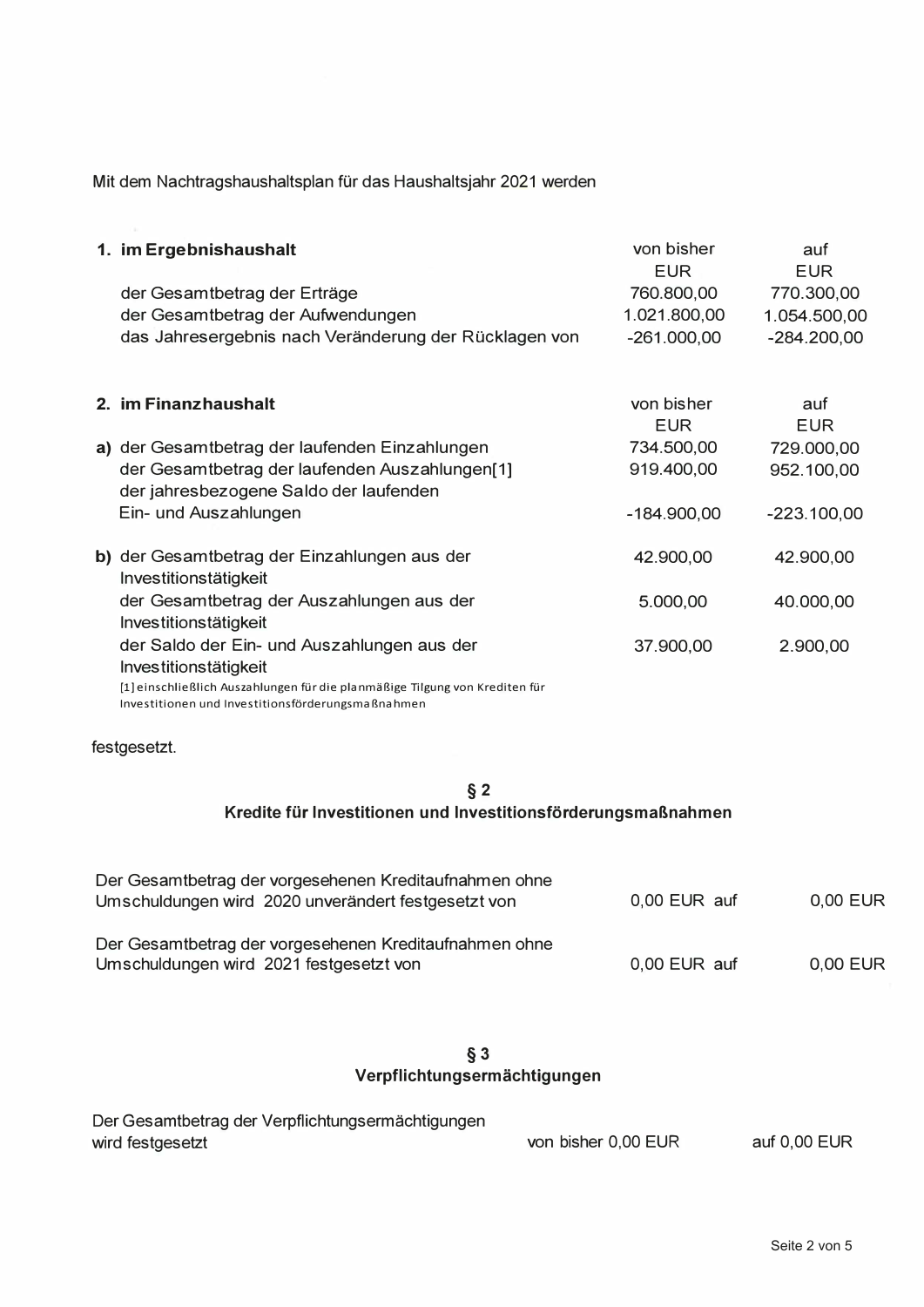## $§ 4$ **Kassenkredite**

Der Höchstbetrag der Kassenkredite wird festgesetzt von bisher 500,000 EUR auf 500,000 EUR wird 2020 festgesetzt und 2021 festgesetzt von bisher 400.000 EUR auf 400.000 EUR

### $§ 5$ Hebesätze

Die Hebesätze für die Realsteuern werden wie folgt festgesetzt:

#### Haushaltsiahr 2020:

 $2.)$ 

|                     | 1.) Grundsteuer                                                                                 |                                    |  |
|---------------------|-------------------------------------------------------------------------------------------------|------------------------------------|--|
|                     | a) für die land- und forstwirtschaftlichen Flächen<br>(Grundsteuer A)<br>b) für die Grundstücke | von bisher 350 v. H. auf 350 v. H. |  |
|                     | (Grundsteuer B)                                                                                 | von bisher 400 v. H. auf 400 v. H. |  |
|                     | 2.) Gewerbesteuer                                                                               | von bisher 400 v. H. auf 400 v. H. |  |
| Haushaltsjahr 2021: |                                                                                                 |                                    |  |
| 1.)                 | Grundsteuer                                                                                     |                                    |  |
|                     | für die land- und forstwirtschaftlichen Flächen<br>a)                                           |                                    |  |
|                     |                                                                                                 |                                    |  |

| (Grundsteuer A)                        | von bisher 350 v. H. auf 350 v. H. |  |
|----------------------------------------|------------------------------------|--|
| für die Grundstücke<br>(Grundsteuer B) | von bisher 400 v. H. auf 400 v. H. |  |
| Gewerbesteuer                          | von bisher 400 v. H. auf 400 v. H. |  |

#### $§ 6$ Stellen gemäß Nachtragsstellenplan

Die Gesamtzahl der im Nachtragsstellenplan ausgewiesenen Stellen beträgt

statt bisher 4,25 Vollzeitäquivalente (VzÄ) nunmehr 4,25 Vollzeitäquivalente (VzÄ).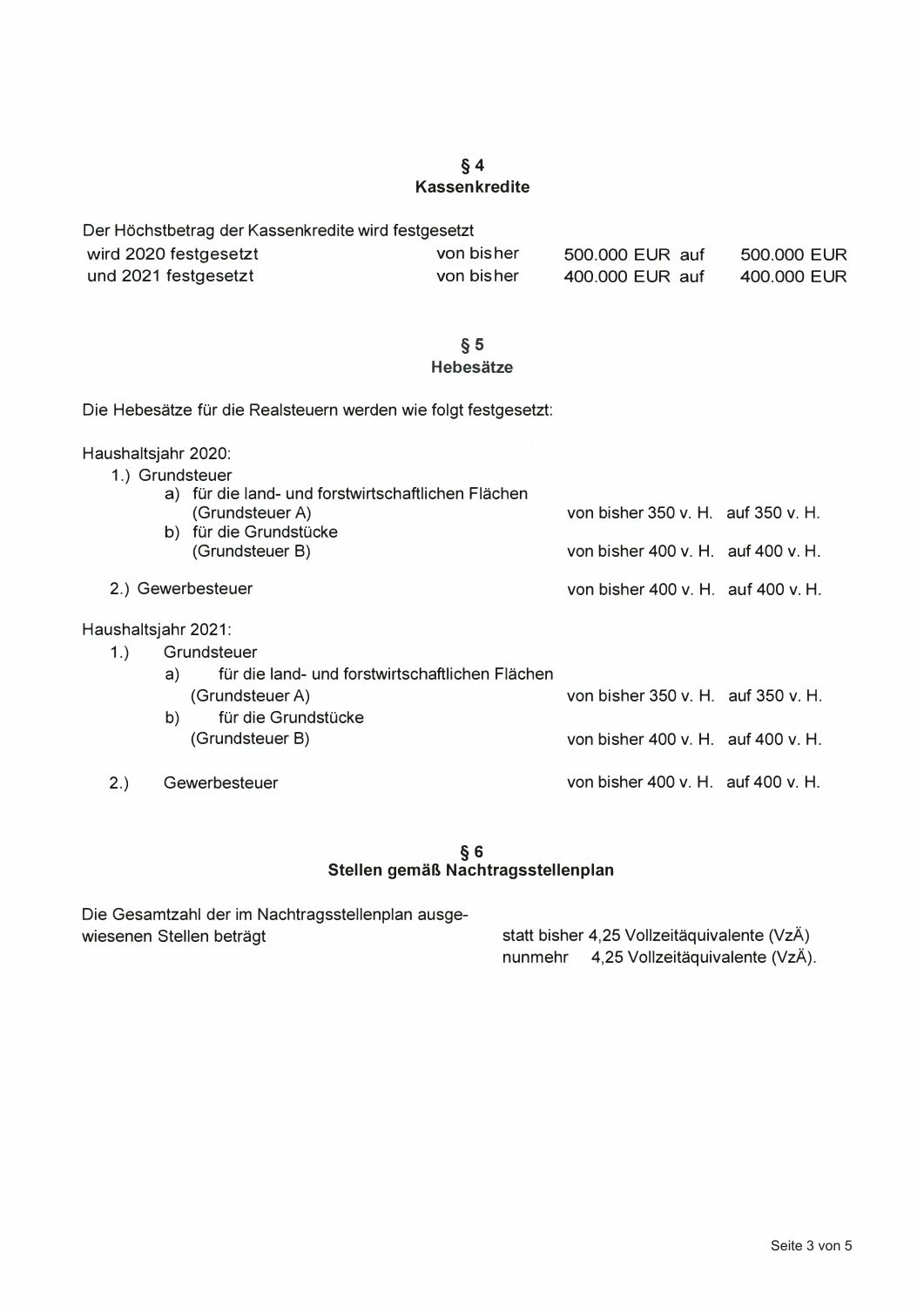#### **Nachrichtliche Angaben:**

Durch den Nachtragshaushaltsplan ändert sich

|                                                                                                                        | von bisher       |            | auf voraussichtlich |            |
|------------------------------------------------------------------------------------------------------------------------|------------------|------------|---------------------|------------|
| 1. zum Ergebnishaushalt<br>a. das Ergebnis zum 31. Dezember des<br>Haushaltsjahres 2020                                | $-945.772$       | <b>EUR</b> | $-945.772$          | <b>EUR</b> |
| b. das Ergebnis zum 31. Dezember des<br>Haushaltsjahres 2021                                                           | $-1.199.772$     | <b>EUR</b> | $-1.229.972$        | <b>EUR</b> |
| 2. zum Finanzhaushalt<br>a. der Saldo der laufenden Ein- und Auszahlungen<br>zum 31. Dezember des Haushaltsjahres 2020 | 779              | <b>EUR</b> | 779                 | <b>EUR</b> |
| b. der Saldo der laufenden Ein- und Auszahlungen<br>zum 31. Dezember des Haushaltsjahres 2021                          | $-184.121$       | <b>EUR</b> | $-222.321$          | <b>EUR</b> |
| 3. zum Eigenkapital<br>a. der Stand des Eigenkapitals zum 31. Dezember<br>des Haushaltsjahres 2020                     | 1.619.347,00 EUR |            | 1.619.347,00        | <b>EUR</b> |
| b. der Stand des Eigenkapitals zum 31. Dezember<br>des Haushaltsjahres 2021                                            | 1.358.347,00 EUR |            | 1.335.147,00        | EUR.       |
|                                                                                                                        |                  |            |                     |            |

Die nach §§ 47 Absatz 2, 48 Absatz 1 KV M-V erforderlichen rechtsaufsichtlichen Entscheidungen der Rechtsaufsichtsbehörde Der Landrat des Landkreises Vorpommern-Greifswald zu den genehmigungspflichtigen Festsetzungen sind am 01.12.2021 wie folgt bekanntgegeben worden:

## I. Zum Höchstbetrag der Kassenkredite

Der im § 4 der Haushaltssatzung für 2021 festgesetzte Höchstbetrag der Kassenkredite  $\,$ wird gemäß § 53 Absatz 3 KV M-V teilweise in Höhe von **196.000 € (in** Worten: einhundertsechsundneunzigtausend Euro) **genehmigt.** 



Altwarp, den 03.12.2021